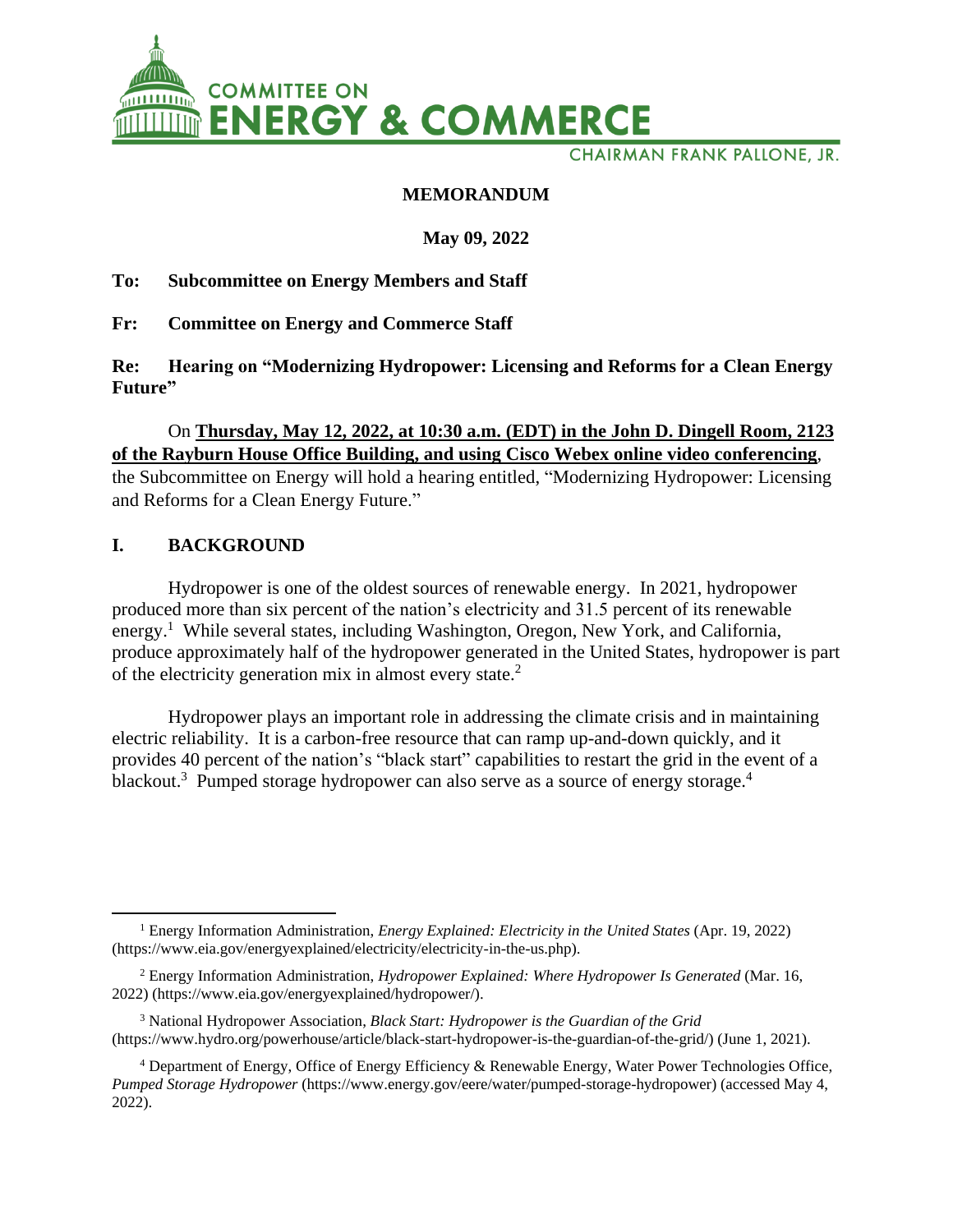The hydropower industry supports more than  $68,000$  American jobs.<sup>5</sup> According to the Department of Energy, the United States has the potential to increase its hydropower capacity by almost 50 percent by 2050 by installing hydropower projects on currently non-powered dams, optimizing existing hydropower facilities, and deploying additional closed-loop pumped storage projects.<sup>6</sup>

Like many other electricity generation resources, however, hydropower can have adverse impacts on the environment, recreation, and Tribal Nations. For instance, hydropower works can obstruct fish migration, change natural water temperatures and water chemistry, and result in the flooding of important natural areas, agricultural land, and archeological sites.<sup>7</sup> Hydropower projects can also interfere with the use of Tribal lands.

President Biden signed the Infrastructure Investment and Jobs Act, also known as the Bipartisan Infrastructure Law, into law in December 2021. The law invested almost \$3 billion to promote hydropower, incentivize environmental enhancements at existing dams, and fund dam safety upgrades.<sup>8</sup>

## **II. REGULATORY FRAMEWORK**

The Federal Energy Regulatory Commission (FERC) licenses hydropower facilities built by utilities in interstate commerce under Part I of the Federal Power Act of 1935 (FPA). Section 6 of the FPA authorizes FERC to license hydroelectric projects for periods of up to 50 years.<sup>9</sup> Section 15 of the FPA provides for the relicensing of existing projects and automatic annual extensions for those projects whose licenses have expired but have yet to complete the relicensing process.<sup>10</sup>

The FPA includes several protections for the environment, recreation, or similar considerations. Section 4(e) requires that any license within a reservation (e.g., a national wildlife refuge or a national park) not interfere or be inconsistent with that reservation's purpose.<sup>11</sup> It further requires that the license be subject to "such conditions as the Secretary of the department under whose supervision such reservation falls shall deem necessary for the adequate protection and utilization of such reservation."<sup>12</sup> Section 18 requires that the

 $12 \, Id.$ 

<sup>5</sup> National Association of State Energy Officials, *2020 U.S. Energy & Employment Report*, (June 15, 2020) (www.usenergyjobs.org/).

 $6$  Department of Energy, Office of Energy Efficiency & Renewable Energy, Water Power Technologies Office, *Hydropower Vision: A New Chapter for America's 1st Renewable Electricity Source* (July 26, 2016).

<sup>7</sup> *See* note 2.

<sup>8</sup> Construction Dive, *Infrastructure Act Will Pump \$3B into Nation's Ailing Dams* (Dec. 7, 2021) (https://www.constructiondive.com/news/federal-infrastructure-act-iija-pump-3b-into-nations-ailing-dams/610898/).

<sup>9</sup> 16 U.S.C. § 799.

 $10$  16 U.S.C. § 808(a)(1).

 $11$  16 U.S.C. § 797(e).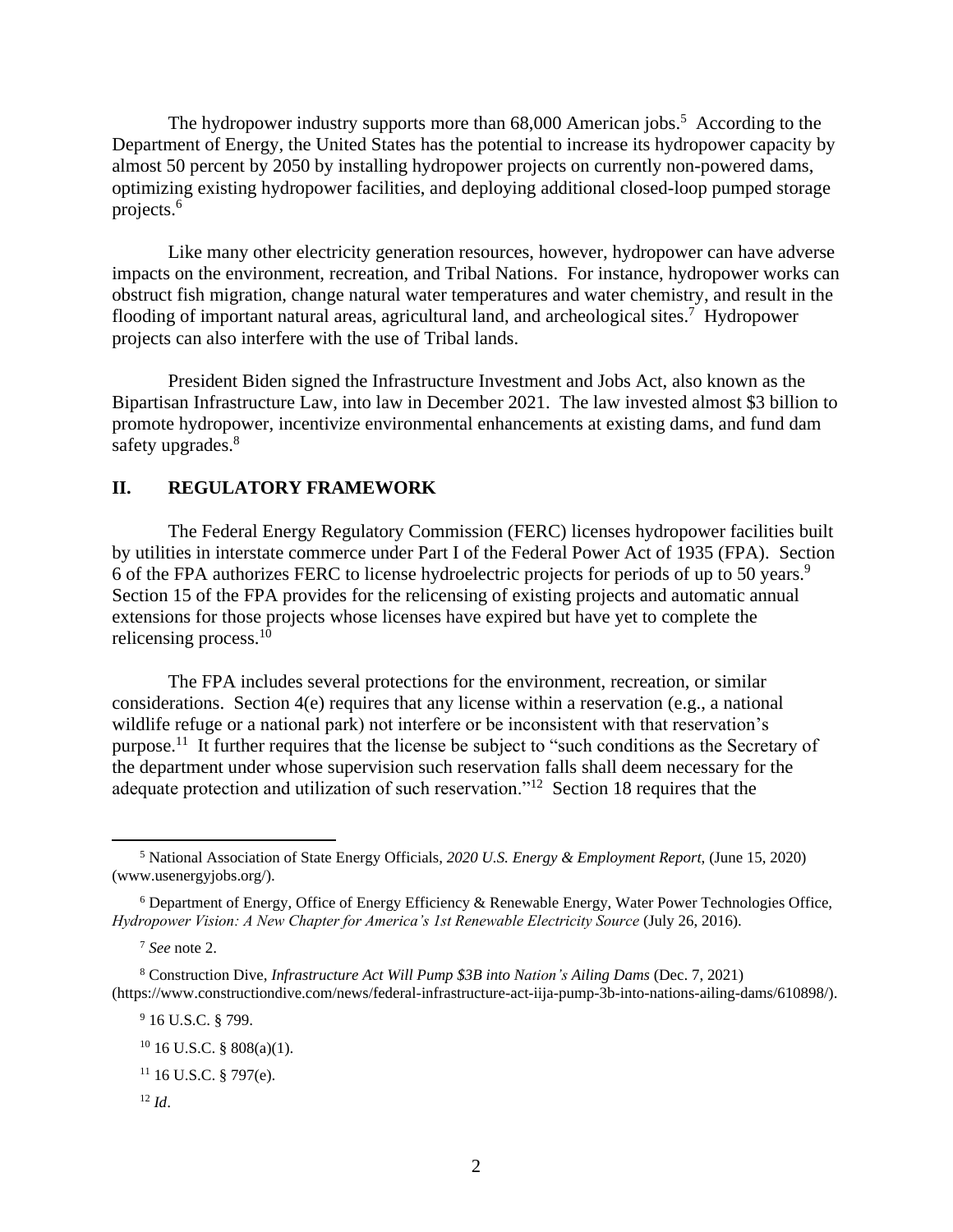Commission require licensees to construct, maintain, and operate "such fishways as may be prescribed by the Secretary of the Interior or the Secretary of Commerce" to protect fish populations. $^{13}$ 

In 1986, Congress significantly amended the FPA to require greater consideration of the environmental and recreational impacts of hydroelectric facilities in the licensing process. In particular, Congress required that a decision by FERC to issue a hydroelectric license not be based on power generation alone, but to also "give equal consideration to" such factors as fish and wildlife protection and enhancement, energy conservation, protection of recreational opportunities, "and the preservation of other aspects of environmental quality."<sup>14</sup> Among other things, Congress also amended the FPA to require that a license contain conditions to "adequately and equitably protect, mitigate damages to, and enhance fish and wildlife…affected by the development, operation, and management of the project" and that such conditions be based on recommendations from federal and state fish and wildlife agencies.<sup>15</sup>

As part of the Energy Policy Act of 2005, Congress enacted a new set of reforms to the hydroelectric licensing process in response to longstanding complaints that the process both took too long and resulted in uneconomic projects.<sup>16</sup> More recently, Congress enacted the America's Water Infrastructure Act of 2018, which reformed the licensing process for hydropower projects at non-powered dams and for closed-loop pumped storage projects.<sup>17</sup>

## **III. UNCOMMON DIALOGUE**

In 2018, Stanford University's Woods Institute initiated the "Uncommon Dialogue" process, which convened stakeholders from the hydropower industry, environmental groups, and Tribal Nations to discuss how to promote environmentally and socially responsible hydropower development.<sup>18</sup> In April 2022, the Uncommon Dialogue stakeholders unveiled an agreement on proposed reforms to the FPA.<sup>19</sup> According to the stakeholders, those reforms will streamline FERC's hydropower licensing and relicensing process while maintaining important protections for environmental, recreational, and Tribal interests.<sup>20</sup>

<sup>16</sup> Energy Policy Act of 2005, Pub. L. No. 109-58 (Aug. 8, 2005).

<sup>17</sup> America's Water Infrastructure Act of 2018, Pub. L. No. 115-270 (Oct. 23, 2018).

<sup>18</sup> National Hydropower Association, *NHA BLOG: A New Uncommon Collaboration on U.S. Hydropower* (June 23, 2021) (https://www.hydro.org/news/nha-blog-a-new-uncommon-collaboration-on-u-s-hydropower/).

<sup>19</sup> National Hydropower Association, *Licensing, Relicensing and License Surrender Proposed Federal Power Act Revisions* (Apr. 4, 2022) (www.hydro.org/wp-content/uploads/2022/05/Hydropower-License-Reform-Consolidated-FPA-Negotiated-Provisions.pdf) .

<sup>20</sup> National Hydropower Association, *Groups Seek to Improve the Hydropower Licensing Process, Restore Authority to Native American Tribes*, (Apr. 4, 2022) (https://www.hydro.org/news/groups-seek-to-improve-thehydropower-licensing-process-restore-authority-to-native-american-tribes/).

<sup>&</sup>lt;sup>13</sup> 16 U.S.C. § 811.

<sup>14</sup> *See* note 11.

 $15$  16 U.S.C. § 803(a).